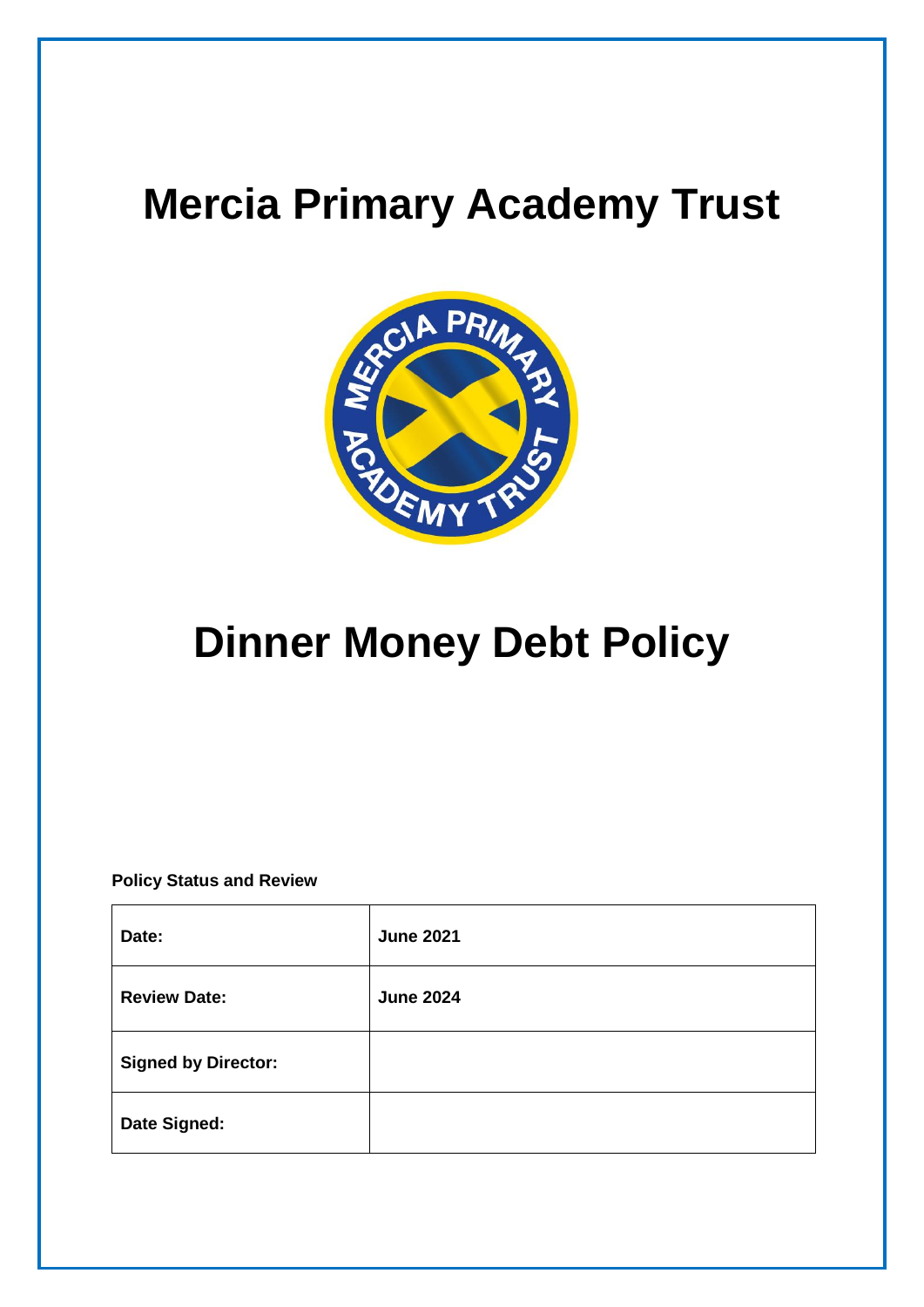#### **Introduction:**

**It is a parent's responsibility to ensure that a child is provided with a meal at school either a packed lunch or a school meal**. Parents are responsible for ensuring school meals are paid for and the school has a responsibility to ensure that money is not owed for school meals. Mercia Primary Academy Trust cannot, and will not, permit any debts outstanding. Therefore, a policy is required to ensure that school meal debts are kept to a minimum. In writing this policy, the Governors of Mercia Primary Academy Trust wish to implement a policy that ensures meals are paid for, whilst aiding Parents/Carers during financial difficulties and ensuring children still receive a meal at lunchtime.

## **Procedures:**

School meals **MUST** be paid for in advance of meals being taken via the school's ParentPay system or Pay Point kiosks. Meals may be paid for on a weekly, monthly, half-termly or termly basis. Whichever method parents choose to take to pay for the meals, it is parent's responsibility to ensure that enough funds are provided to cover the full cost of their child's meals (currently at £2.35 per day). Please note, that once a child places an order for a meal it is the parent's responsibility to meet the cost of the ordered food.

As soon as the school are notified that a child will be leaving the school, the office will check the balance of a child's account. If the account is in arrears, all funds will need to be cleared before the child's final day. If the account is in credit, these funds will be refunded back to you.

If you think your child may be eligible to receive free school meals, please contact the following service for further advice and guidance:

[https://www.staffordshire.gov.uk/education/educationalawardsbenefits/FreeSchoolMeals/ho](https://www.staffordshire.gov.uk/education/educationalawardsbenefits/FreeSchoolMeals/home.aspx) [me.aspx](https://www.staffordshire.gov.uk/education/educationalawardsbenefits/FreeSchoolMeals/home.aspx)

If you are in receipt of any of the following, you may need to check your eligibility on the link above:

The entitlement criteria from 1 April 2018 is -

- Income Support
- Income Based Job Seekers Allowance
- Income Related Employment and Support Allowance
- eligible for Child Tax Credit **but not** Working Tax Credit and the household income (as used by HMRC to assess tax credits) is not more that £16,190.
- **Please note:** anyone eligible for Working Tax Credit, or if you have a partner and they receive it, regardless of Income, you will not qualify
- The Guarantee element of State Pension Credit
- Support under part VI of the Immigration and Asylum Act 1999
- In receipt of the 4 week run on of working tax credit (this is where someone becomes unemployed or reduces their hours and so is no longer entitled to working tax credit but will continue to receive it for a further 4 weeks and is entitled to free meals during that time)
- Universal credit (provided you have an annual net earned household income of no more than £7,400 as assessed by earnings from up to three of your most recent assessment periods). Your net earned income is your household income after taxes and deductions and does not include income from Universal Credit or any other benefits you may receive.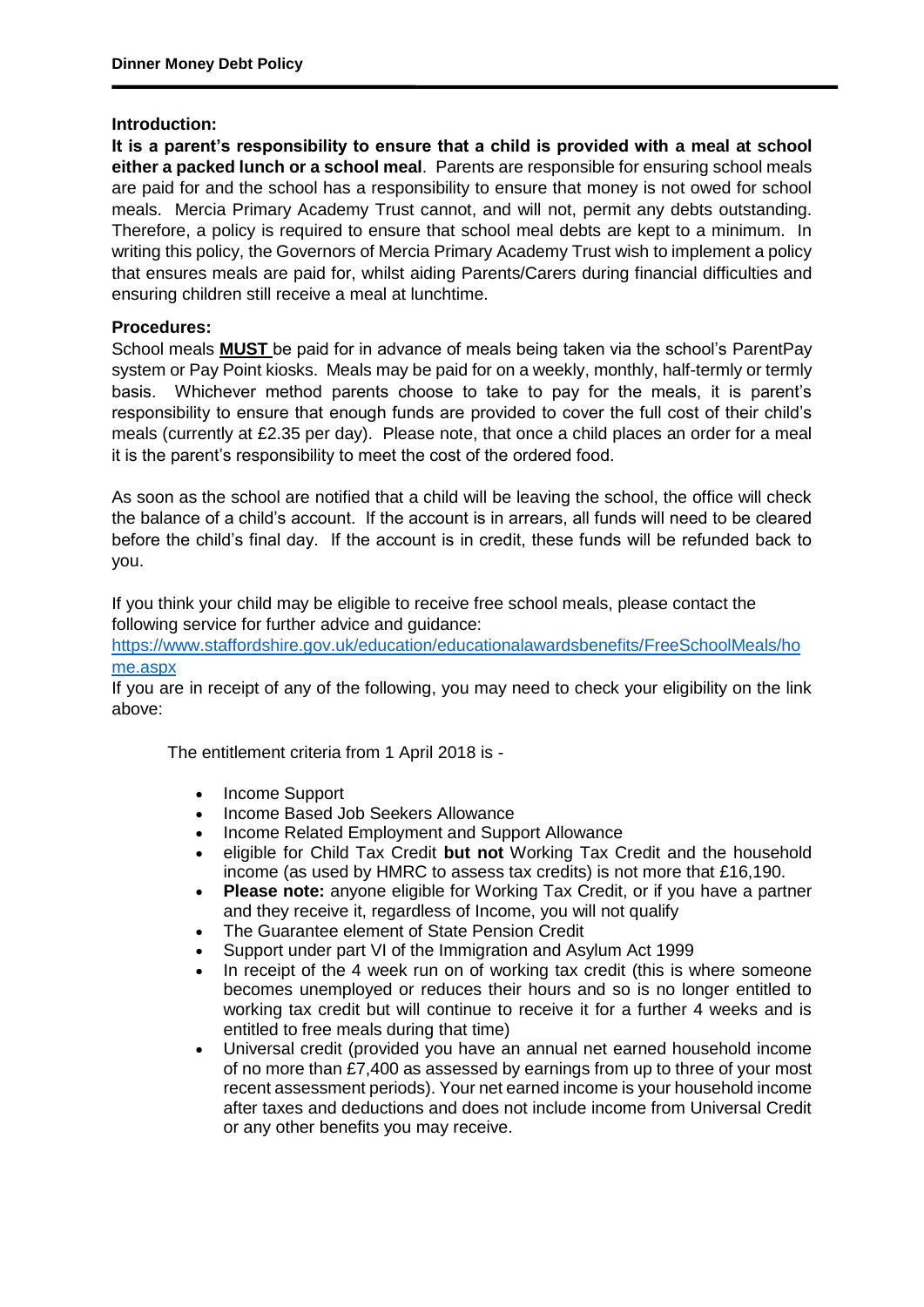#### **Debt Procedures**

In collecting any outstanding debts, a step by step process will be followed. The time lapse between each stage will normally be five school days. However, this may vary depending on factors such as the time period within a term. The next step will be implemented if the debt has not been repaid or any contact made with the school.

**Stage 1 –** (Appendix A) each day, dinner money is reviewed by staff as lunches are taken by the children. If your child exceeds the allowed debt of £0.01 debt level on your ParentPay account, the school will send a text message reminding you to top up the account. This text will also remind parents that it is the parent's responsibility to provide a packed lunch for their child until the debt is cleared and normal school lunch service can be resumed. If a child arrives at school without a packed lunch the school office will contact parents to arrange for a lunch to be delivered to school immediately.

**Stage 2 –** (Appendix B) For those parents who receive the Stage 1 text message and have not made a payment within the 'five school day' time frame, a Stage 2 letter will be sent home in the post requesting that either a payment is made in full within 5 days, or that the parents contact the school to make an appointment with the Headteacher to discuss the outstanding debt.

**Stage 3 –** (Appendix C) For those debtors which received the stage 2 letter the week before and have not cleared the debt, the school will contact the parents by telephone to arrange an appointment to meet with the Headteacher, a copy of this verbal agreement will then be sent home to the parent via Royal Mail. For debtors who receive the stage 3 letter the previous week, cases will be referred to Governors who will make a decision on how to deal with the debt.

If parents do not contact the school regarding the debt and no payment is made, additional administrative costs may be added to the debt, if this is necessary then Governors may seek to reclaim these costs and any outstanding debts though the Small Claims Court.

If parents fall into debt on more than three occasions during a term, then the school reserve the right to refuse to provide the school meal service for the rest of the term.

If any monies are outstanding at the end of the academic year, the school reserve the right to charge an administration fee for time taken to recoup this outstanding debt as well as claiming the money owed though the small claims court.

We acknowledge that on occasion, families have financial difficulties and in these proven circumstances, the school will work hard with the family to agree a solution which is not at the detriment of the child. In the event of a child leaving Mercia Primary Academy Trust with an outstanding debt, the Governing Body will need to consider what further actions to take which may include contacting the child's new school and informing them of any concerns.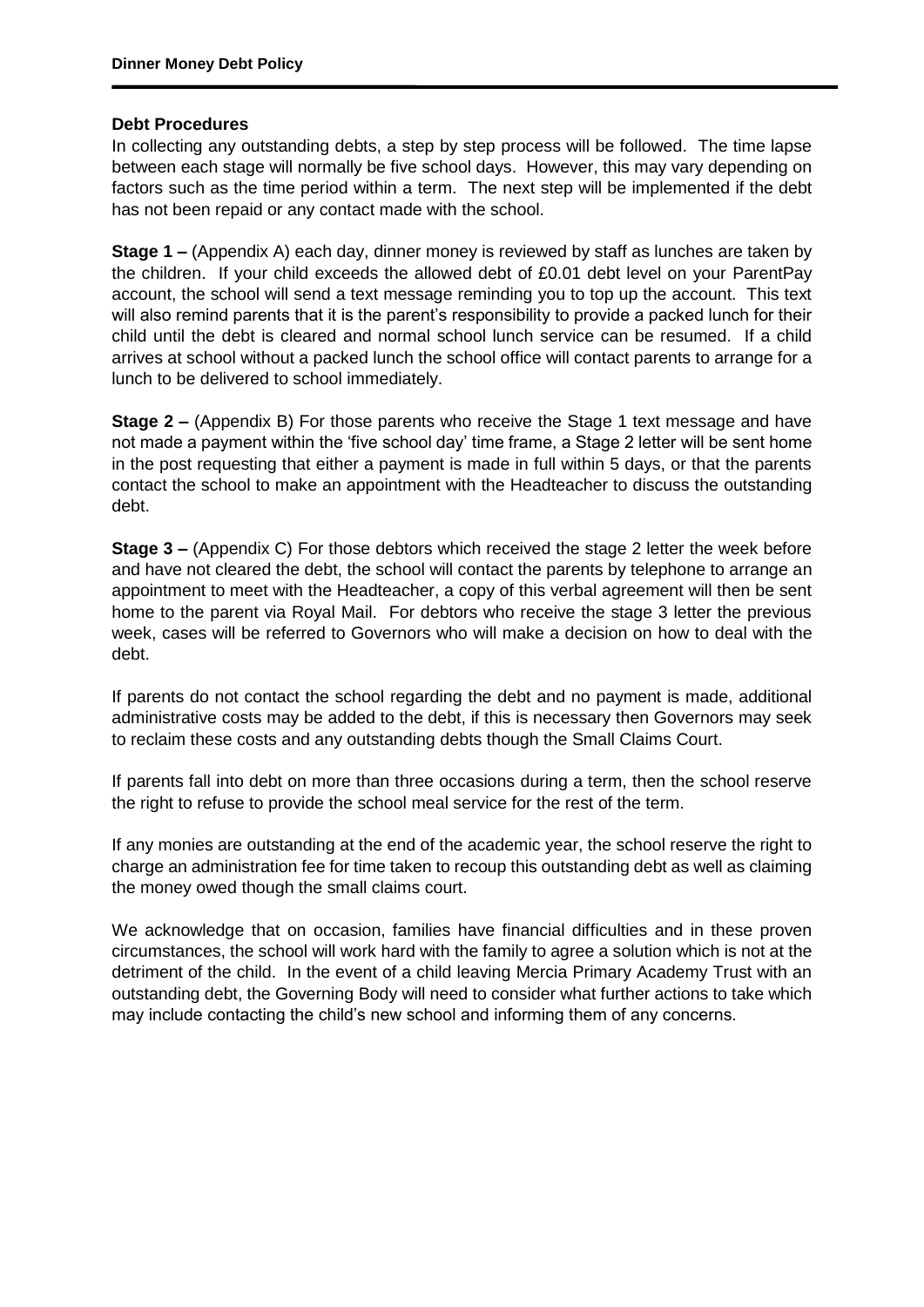## **Appendix A: Stage 1 Text Message**

 $Date -$ 

Dear Parent, your child owes £2.35 for school dinners, please top up your ParentPay account and provide sandwiches until the debt is cleared. Many thanks

# **Appendix B – Stage 2 Letter**

Date -Dear Parent/Carer,

### **Re – School Meals**

You will recall that the school sent you a text message on *\_\_\_\_\_\_\_\_\_\_\_\_\_\_* regarding your child's dinner money account. The balance as of  $\qquad \qquad$  is £\_\_\_\_\_\_\_. As you know, it is the policy of Mercia Primary Academy Trust that the school does not pay for school meals on behalf of the children. I am disappointed that you have not paid the monies owing via the ParentPay as requested in our text message and would request that you telephone the school to make an appointment to see me to discuss this further, or settle the outstanding debt in full.

Thank you for your assistance, please do not hesitate to contact me if you have an questions.

Yours sincerely

Mr R Lane CEO Mercia Primary Academy Trust

# **Appendix C – Stage 3 Letter**

Date - \_\_\_\_\_\_\_\_\_\_\_\_

Dear Parent/Carer,

#### **Re – School Meals**

I am disappointed that you have been unable to contact me to make arrangements to recover the outstanding debt of  $E_1$  . In line with the school's Dinner Money Debt Policy and procedures, a copy of which is available on the school website. I have no option but to refer this outstanding debt to the School Governors.

The School Governors will consider the situation and will contact you again in due course over the action they will take, which may include pursuing the debt through the Small Claims Courts, and therefore could incur further costs.

Yours sincerely

Mr R Lane CEO Mercia Primary Academy Trust